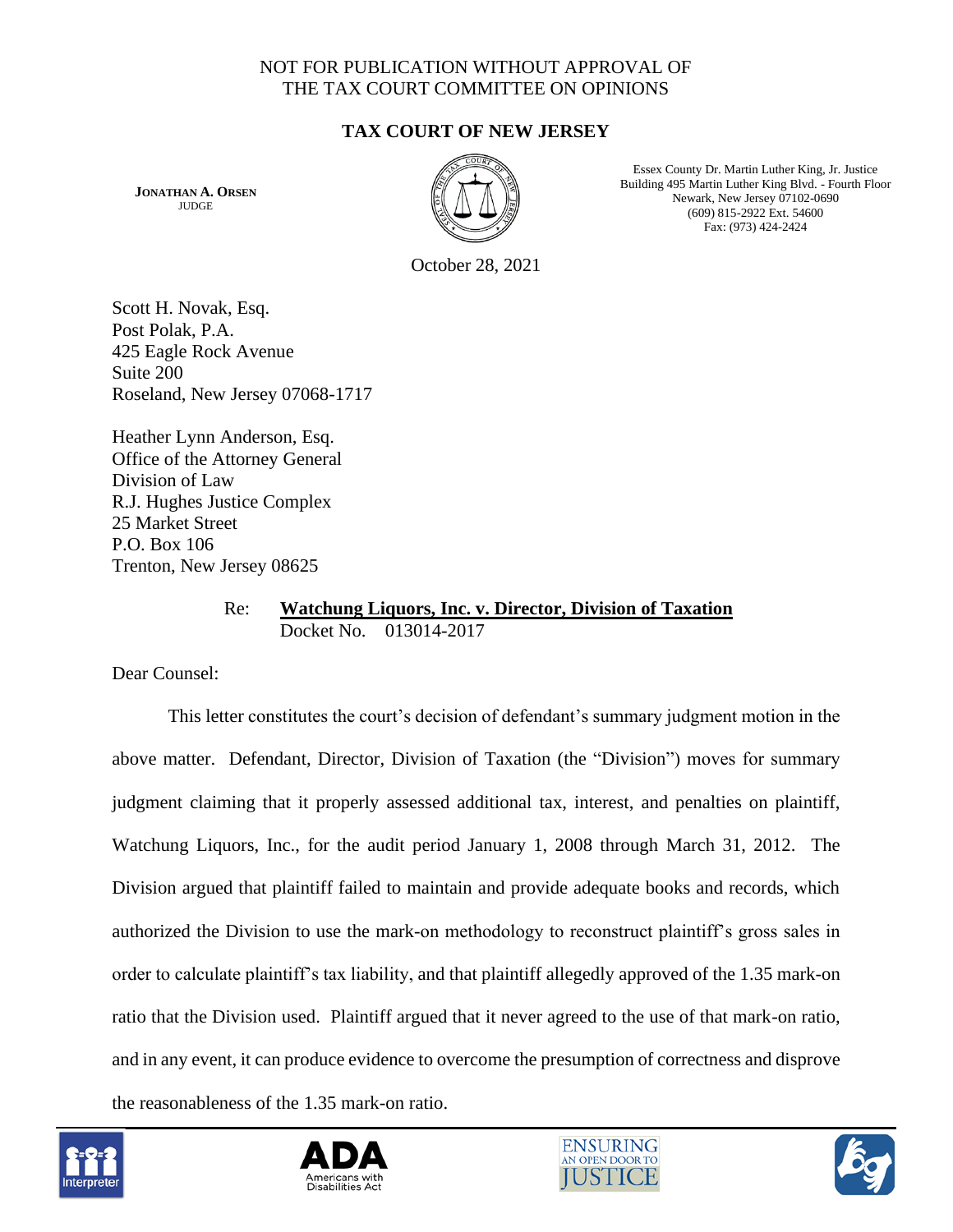For the reasons stated more fully below, the court finds that plaintiff has provided meritorious opposition to show that there are material facts in genuine dispute regarding the correctness of the Division's final determinations. As such, the court denies defendant's motion for summary judgment.

#### **FACTS**

All of the facts herein are based on the certifications in the moving papers, which comprise of the information gathered by the Division during the audit process and plaintiff's responses.

Watchung Liquors, Inc. is an S-corporation that operates a medium-sized liquor store in North Plainfield, New Jersey. The store sells beer, wine, liquor, tobacco products, chips, soda, juice, water, lottery tickets, and telephone cards. It is open seven days a week from 10:00 a.m. to 10:00 p.m., except Sunday, when it opens at 1:00 p.m. No prices are displayed to customers in the store. The business is cash-only and rarely makes any bank deposits. Its suppliers and employees are paid in cash.

The plaintiff was audited for the period January 1, 2008 through March 31, 2012. The auditor for the Division met with plaintiff's president to complete the pre-audit questionnaire. Plaintiff provided partial purchase and expense invoices for 2010 and bank statements for 2011. Plaintiff also referred the auditor to its accountant, who provided a copy of plaintiff's CBT-S tax return for 2011, copies of the NJ W-2s and W-3s for 2009 through 2010, copies of plaintiff's 1120 tax returns for 2008 through 2011, a typed sales journal, and purchase invoices for April 1, 2012 through June 30, 2012. The auditor noted that neither plaintiff nor its accountant provided bank statements for 2008 through 2010, cancelled checks for 2010, a purchase journal, some purchase invoices for 2010, a computerized sales journal, any trial balances or general ledgers, or any detailed or summary register tapes. As set forth in the auditor's certification and corresponding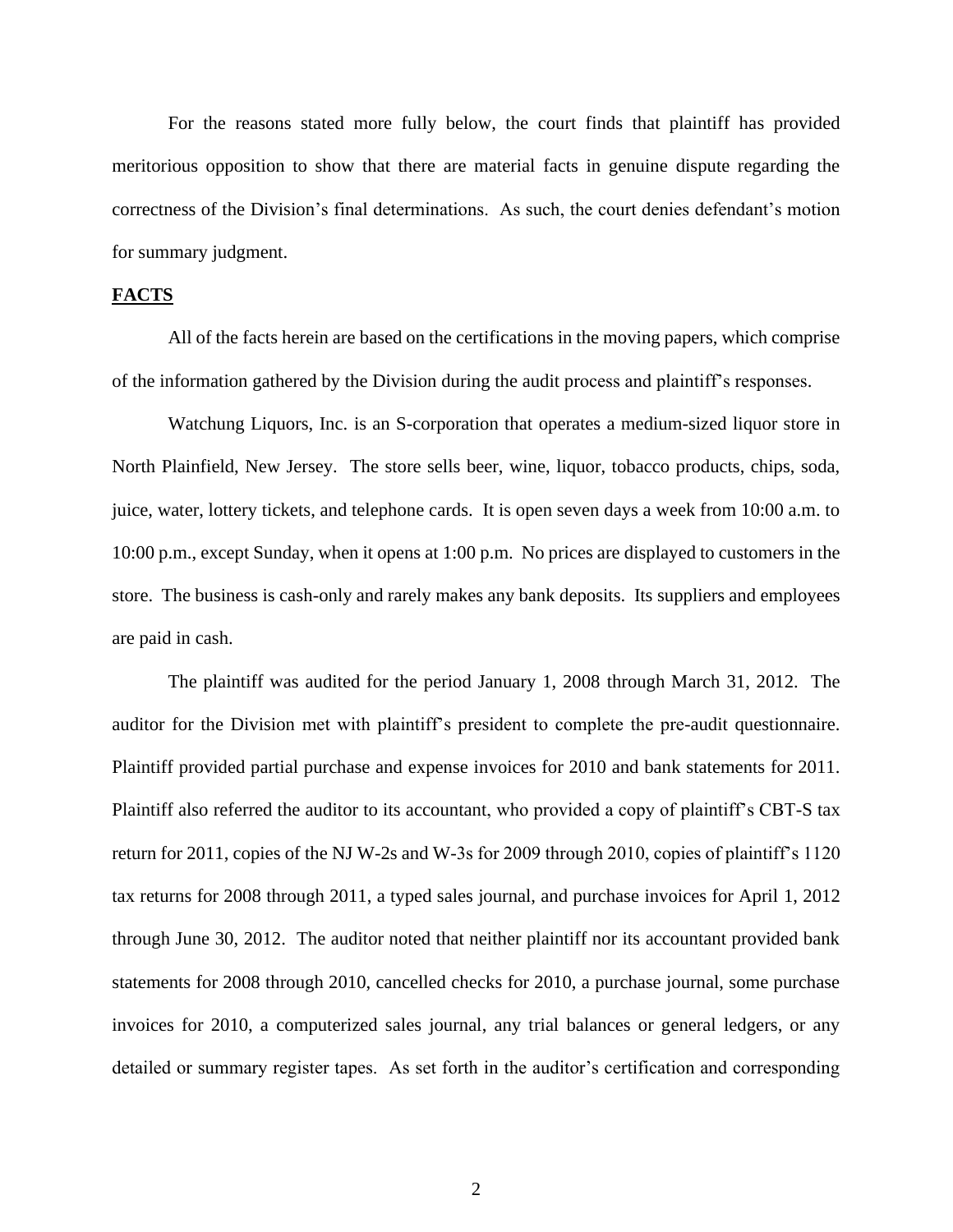audit report, the auditor stated that the mark-on method was necessary. However, the auditor stated that it was not possible to use the traditional mark-on method because the plaintiff's selling prices were not available.

Therefore, the auditor formulated a mark-on figure by first obtaining third-party alcohol purchase information from the Division of Alcoholic Beverage Control and comparing that information to the alcohol purchase invoices provided by plaintiff. The auditor categorized the invoices by distributor and product type. For each category, the auditor totaled both plaintiff's invoices and the third-party invoices, if available,<sup>1</sup> then took the higher amount as the audited purchases for each category, unless the two totals were within 10% of each other, in which case the auditor took the lower amount. The auditor found that in 2010, 2.29% of purchases were of non-alcoholic non-taxable goods, and 1.89% were of non-alcoholic taxable goods, and applied these ratios to estimate those purchases for 2008, 2009, and 2011, because invoices were not available for those purchases for those years. The auditor then totaled the accepted purchases for each category and determined audited purchases of \$485,473, \$436,961, \$377,588, and \$291,539 for 2008, 2009, 2010, and 2011, respectively. The auditor compared these totals with the reported purchases of \$428,976, \$415,000, \$354,938, and \$254,756 for each respective year, and determined the error percentages for the given years. The auditor accepted the reported purchases for 2009 and 2010 as their error percentages were less than 10% but rejected the reported purchases for 2008 and 2011 and used the third-party purchase totals instead for those years. The auditor then took the total purchases for each year and reduced them by 3% to account for spoilage, theft, waste, giveaways, discounts, personal usage, and other losses.

 $1$ . The auditor was not able to obtain third-party purchase information for any non-alcoholic purchases except from Festival Ice Cream and Beverage Works.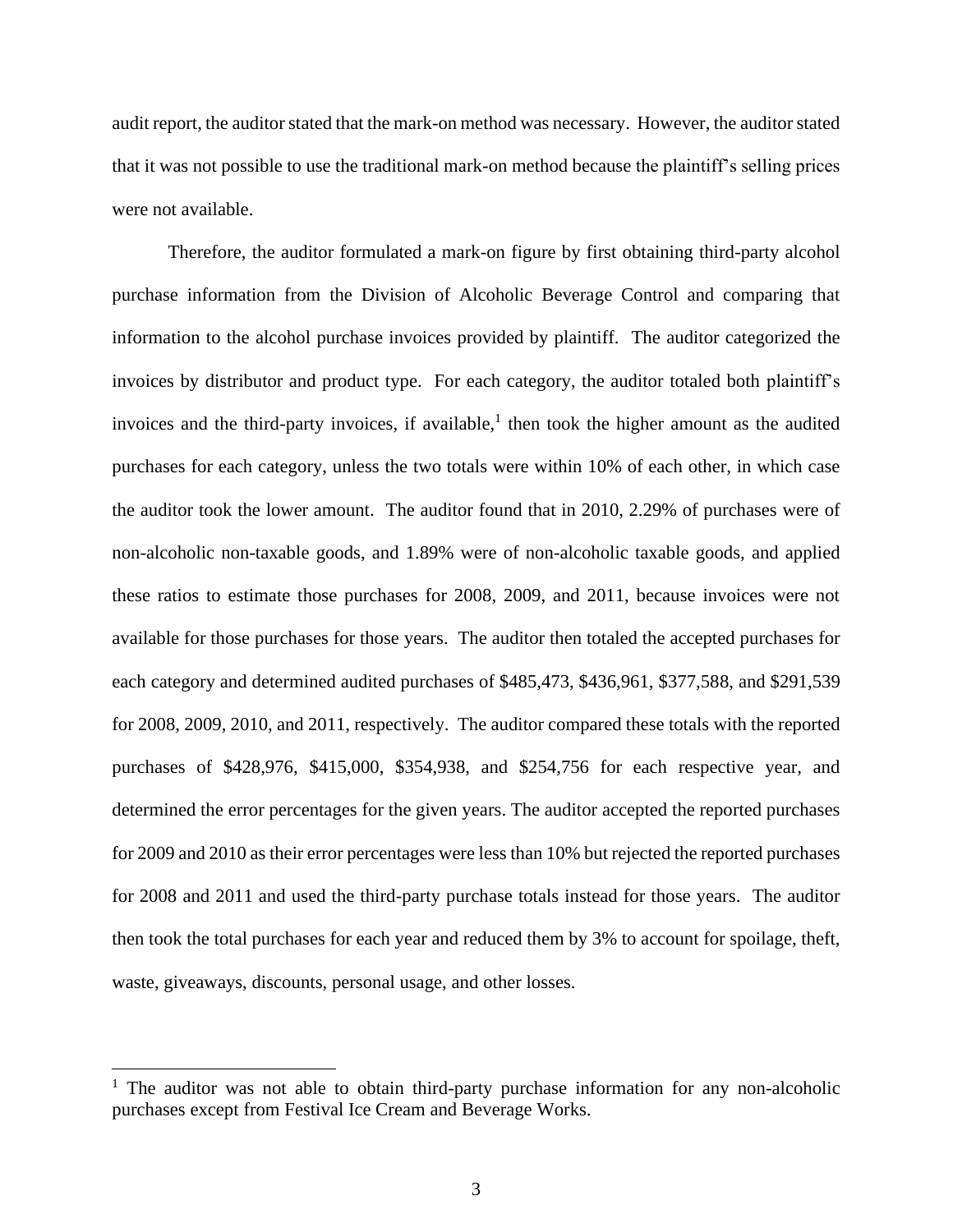Without determining the actual mark-on for any of the products sold by the liquor store, the auditor then multiplied the reduced purchase totals by an estimated 1.35 mark-on ratio to determine audited taxable gross receipts. The Division alleges — and plaintiff contests — that plaintiff approved of the 1.35 mark-on ratio. The Division also provided an income statement for each year under audit showing that plaintiff's reported mark-on ratios for 2008 through 2011 were 1.36, 1.35, 1.40, and 1.24 based on its CBT-100S returns. The auditor ultimately determined to use the 1.35 ratio for all years to determine audited taxable gross receipts of \$621,752, \$521,705, \$446,199, and \$373,376. From these audited receipts, the auditor applied a 7% sales tax rate, then subtracted the sales tax remitted via plaintiff's ST-50 returns, to determine the sales tax plaintiff still owed for each year. The auditor also calculated the estimated sales tax plaintiff owed for the first quarter of 2012. In total, the auditor determined that plaintiff owed an additional \$52,932.95 in Sales and Use Tax over the audit period under N.J.S.A. 54:32B-19.

The auditor also estimated additional Gross Income Tax – Employer Withholding ("GIT-ER") due because plaintiff admitted that plaintiff's president's relatives and girlfriend worked at the store part time and were paid in cash without withholding. Plaintiff estimated that the additional wages were 10% of gross receipts in each year. The auditor used the audited receipts to determine additional GIT-ER withholding due of \$2,367.13 over the audit period under N.J.S.A. 54:10A-6. Finally, the auditor noted that plaintiff never reported or paid litter tax during the audit period. The auditor used the audited receipts to determine litter tax due of \$663.84 for the audit period.

On December 13, 2012, the Division issued its Notice of Assessment Related to Final Audit Determination assessing \$66,857.05 in Sales and Use Tax due, \$2,809.81 in GIT-ER due, and \$1,010.66 in litter tax due, including penalties and interest calculated to January 2013.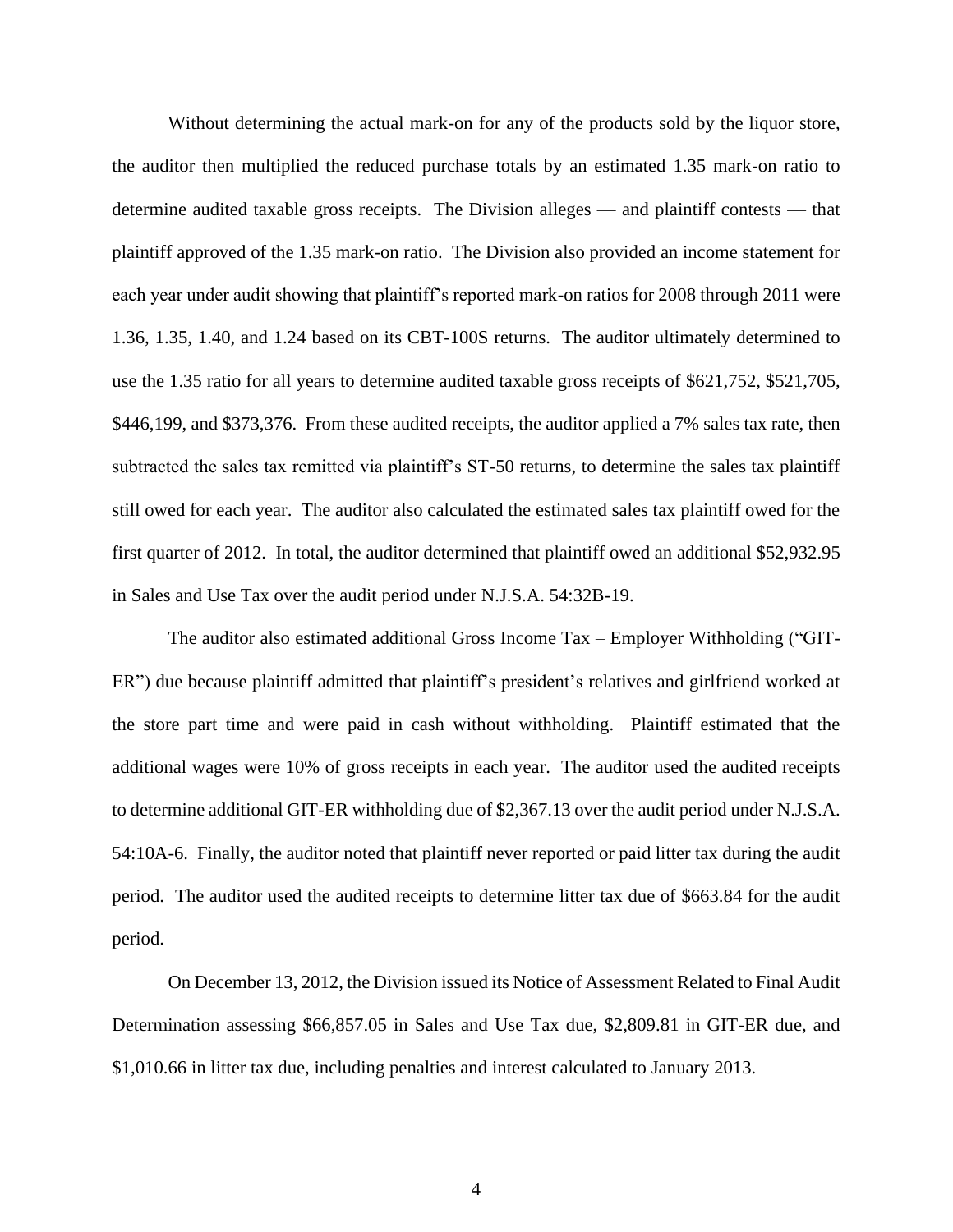On November 13, 2013, plaintiff filed an administrative protest against the audit disputing the assessed taxes due of plaintiff. On May 16, 2017, the Division's conferee, held an administrative conference with plaintiff's representative. Plaintiff objected to the mark-on ratio and claimed it was too high for industry standards. On June 20, 2017, plaintiff sent a proposal to the conferee showing a mark-on ratio of 1.17 which computed to an offer of \$6,660.00 to settle the matter. The Division rejected this offer. The conferee agreed with the audit report and upheld the assessment, calculating \$88,382.01 due as of August 20, 2017. On June 26, 2017, the Division sent its Final Determination showing such amount due.

On September 19, 2017, plaintiff timely filed a complaint with the Tax Court contesting the tax assessment and alleging that a 1.17–1.20 mark-on ratio would be appropriate. Subsequently, the Division filed a motion for summary judgment. The Division argued that its motion should be granted as plaintiff had allegedly failed to provide adequate books and records, and that its determinations were entitled to a presumption of correctness. Plaintiff did not object to the use of the mark-up methodology in general but countered that it never "approved" the use of a 1.35 mark-on ratio, and that such a ratio is "wildly incorrect" and could be rebutted to overcome the presumption of correctness. Plaintiff offered a letter from a CPA who alleges that liquor stores generally see a 17–20% gross profit percentage, which would result in a 1.17–1.20 mark-on ratio, and the letter from its representative arguing for a 17% gross profit percentage following the conference with the Division. Plaintiff also provided the calculations to determine this gross profit margin. Finally, plaintiff's president certified that he never agreed, approved, or authorized anyone on plaintiff's behalf to approve the use of the 1.35 mark-on ratio. Oral argument was held.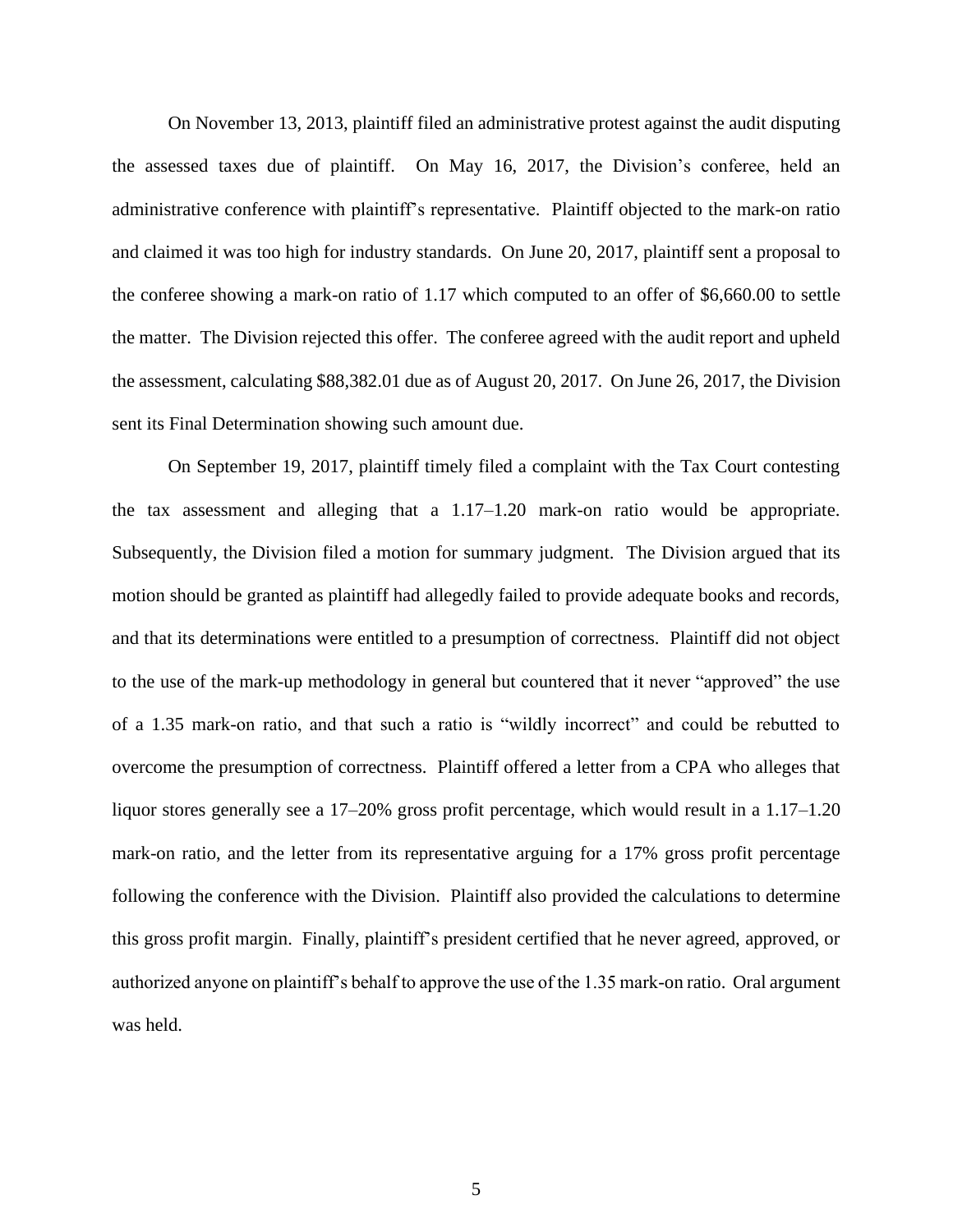#### **DISCUSSION**

In order to determine whether summary judgment is appropriate at this juncture, the court

must determine whether there exists a disputed material fact concerning the defendant's audit.

In Brill v. Guardian Life Ins. Co. of Am., 142 N.J. 20 (1995), the New Jersey Supreme Court articulated the summary judgment standard as follows:

> [W]hen deciding a motion for summary judgment under Rule 4:46- 2, the determination whether there exists a genuine issue with respect to a material fact challenged requires the motion judge to consider whether the competent evidential materials presented, when viewed in the light most favorable to the non-moving party in consideration of the applicable evidentiary standard, are sufficient to permit a rational fact finder to resolve the alleged disputed issue in favor of the nonmoving party.

[Brill, 142 N.J. at 523.]

"Furthermore, 'the court must accept as true all evidence which supports the position of the party defending against the motion and must accord him (or her) the benefit of all legitimate inferences which can be deduced therefrom, and if reasonable minds could differ, the motion must be denied.'" Alpha I, Inc. v. Dir., Div. of Taxation, 19 N.J. Tax 53, 56 (Tax 2000) (citing Brill,

142 N.J. at 535).

Additionally, Brill also provided that,

By its plain language, Rule 4:46-2 dictates that a court should deny a summary judgment motion *only* where the party opposing the motion has come forward with evidence that creates a "genuine issue as to any material fact challenged." That means a non-moving party cannot defeat a motion for summary judgment merely by pointing to *any* fact in dispute.

[**Brill**, 142 N.J. at 529.]

In fact, disposition by summary judgment is only proper "where the party opposing summary judgment points only to disputes issues of fact that are 'of an insubstantial nature."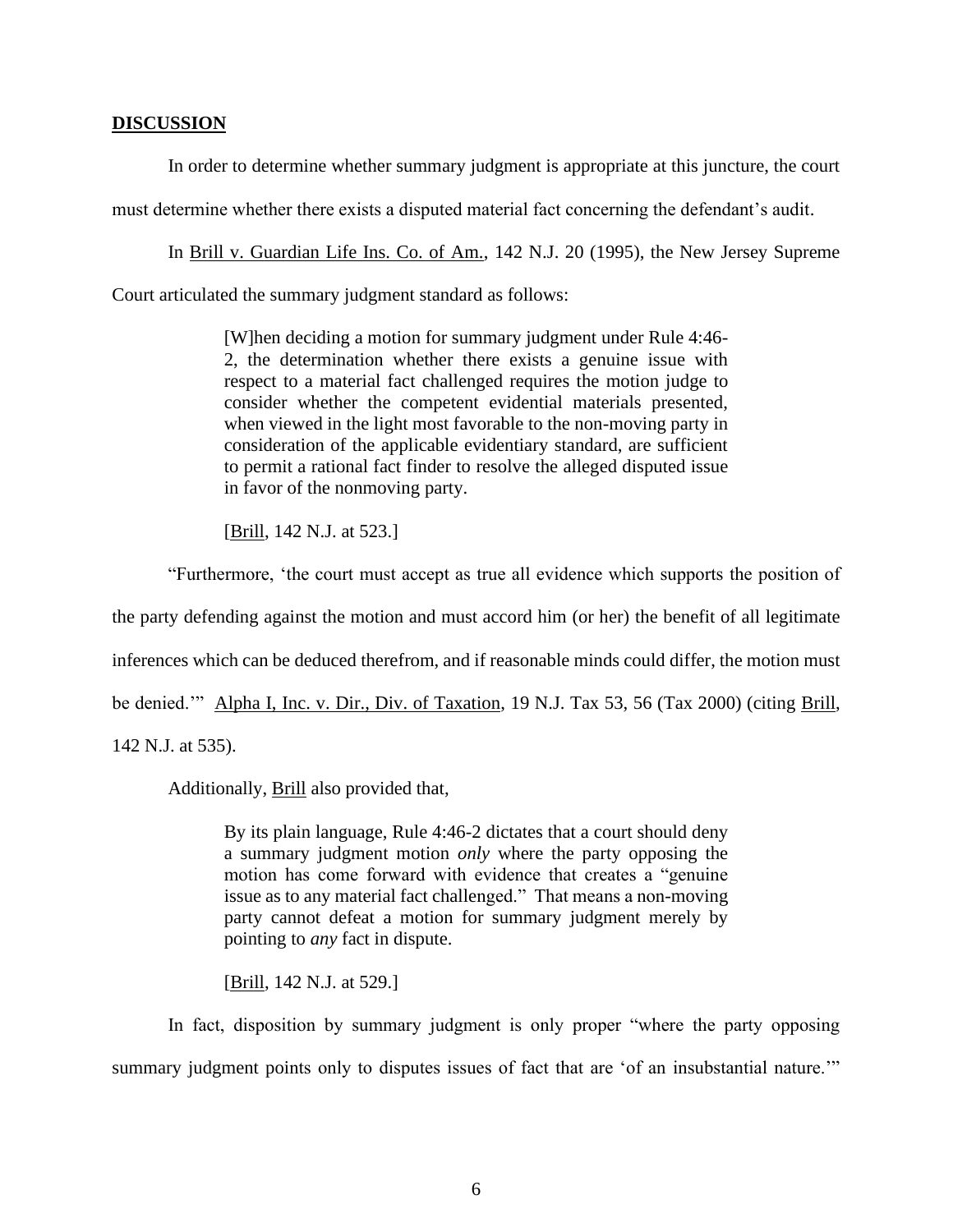Brill, 142 N.J. at 529. "Substantial" in the context of summary judgment is "[h]aving substance; not imaginary, unreal, or apparent only; true solid real, . . . firmly based, a substantial argument." Ibid. (quoting *Substantial*, The Compact Oxford English Dictionary (2d ed. 1993)).

It is firmly established that "an assessment of sales or use tax is presumptively correct." Quest Diagnostics, Inc. v. Dir., Div. of Taxation, 21 N.J. Tax 484, 490 (Tax 2004), aff'd, 387 N.J. Super. 104 (App. Div. 2006). If the challenge to the Division's audit methodology stems from an assertion of inadequate books and records, a plaintiff can only rebut the presumptive correctness of the assessment through "cogent evidence that must be 'definite, positive and certain in quality and quantity to overcome the presumption.'" Yilmaz, Inc. v. Dir., Div. of Taxation, 22 N.J. Tax 204, 236 (Tax 2005), aff'd, 390 N.J. Super. 435 (App. Div. 2007). Plaintiffs must offer evidence that focuses on the "reasonableness of the underlying data used by the Director and the reasonableness of the methodology used." Ibid. Only an aberrant methodology will overcome the presumption of correctness; an imperfect methodology will not. Ibid. Further, "naked assertions of a taxpayer, without supporting records or documentation, are insufficient to rebut the presumption that the Director's assessment was correct where it produced no evidence to support its claim that the Director's assessment is correct." Id. at 231.

The general legal principles applicable to a claim involving a challenge to the audit methodology used by the Division due to inadequate books and records are well settled. One is that a corporate taxpayer is required to keep sufficient books and records in order for the Division to determine proper tax liabilities. A second is that a presumption of correctness attaches to the Division's assessment of tax.

Pursuant to statute, a corporate taxpayer must keep sufficient books and records in order for the Division to determine proper sales tax liabilities. N.J.S.A. 54:32B-16; N.J.A.C. 18:24-2.3,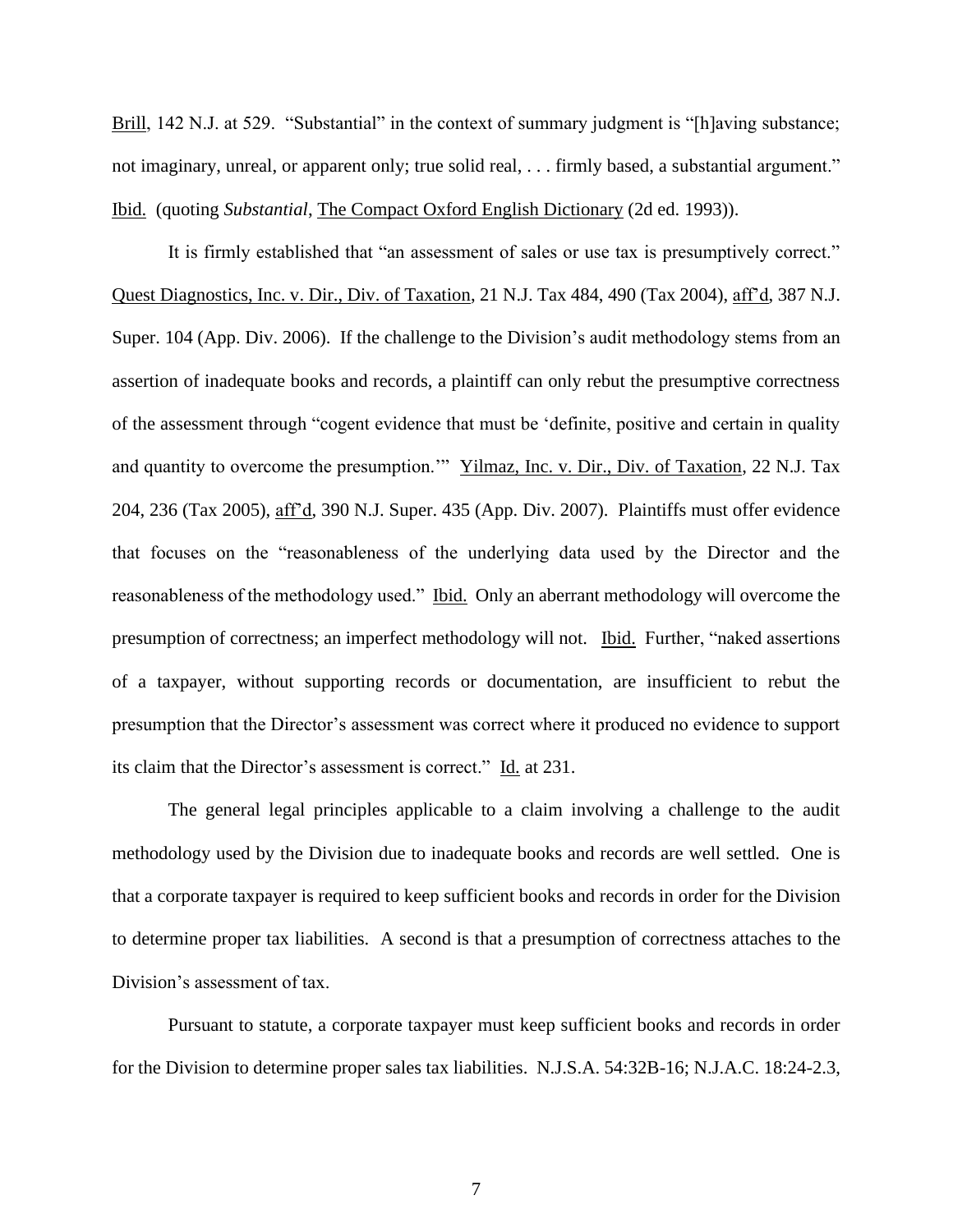-2.4. As further set forth in the regulations, a taxpayer must make available to the Division "[a] true copy of all sales slips, invoices, receipts, statements, memoranda of price, or cash register tapes, issued to any customer . . . and records of every purchase and purchase for lease," which must be retained "for four years from the date of filing of each quarterly sales tax return." N.J.A.C. 18:24-2.3(a).

For tax periods prior to the regulation change in 2016, if summary records are maintained that "show . . . total receipts and taxable receipts," during the tax years under appeal in this case, a taxpayer could "dispose of individual sales slips, invoices, receipts, statements, memoranda of price, or cash register tapes . . . after the lapse of a period not less than 90 days from the last date of the most recent quarterly (or monthly) period for the filing of sales tax returns to which such individual sales documents pertained." N.J.A.C. 18:24-2.4(a); see also 47 N.J.R. 2919(a) (Dec. 7, 2015); 48 N.J.R. 824(a) (May 16, 2016) (amending regulation to eliminate ninety-day exception for individual records and imposing four-year retention period). $2$ 

If the taxpayer has failed to keep the required books and records, or if the books and records maintained do not clearly reflect income, the Division has broad authority to reconstruct income "by using any information available, whether from the vendor's place of business or from any other source." See N.J.S.A. 54:32B-19; Yilmaz, 22 N.J. Tax at 231, 235; Alpha I, 19 N.J. Tax at 57; L.B.D. Const., Inc. v. Dir., Div. of Taxation, 8 N.J. Tax 338 (Tax 1986); Ridolfi, t/a Hub Bar v. Dir., Div. of Taxation, 1 N.J. Tax 198 (Tax 1980). The determination whether a taxpayer's

<sup>&</sup>lt;sup>2</sup> Effective May 16, 2016, a taxpayer must "maintain individual sales slips, invoices, receipts, statements, memoranda of price, cash register tapes, or guest checks for a period of four years from the last date of the most recent quarterly period for the filing of sales tax returns." N.J.A.C. 18:24- 2.4(a). As the audit period extends only from January 1, 2008 through March 31, 2012, this amended provision does not apply in this case.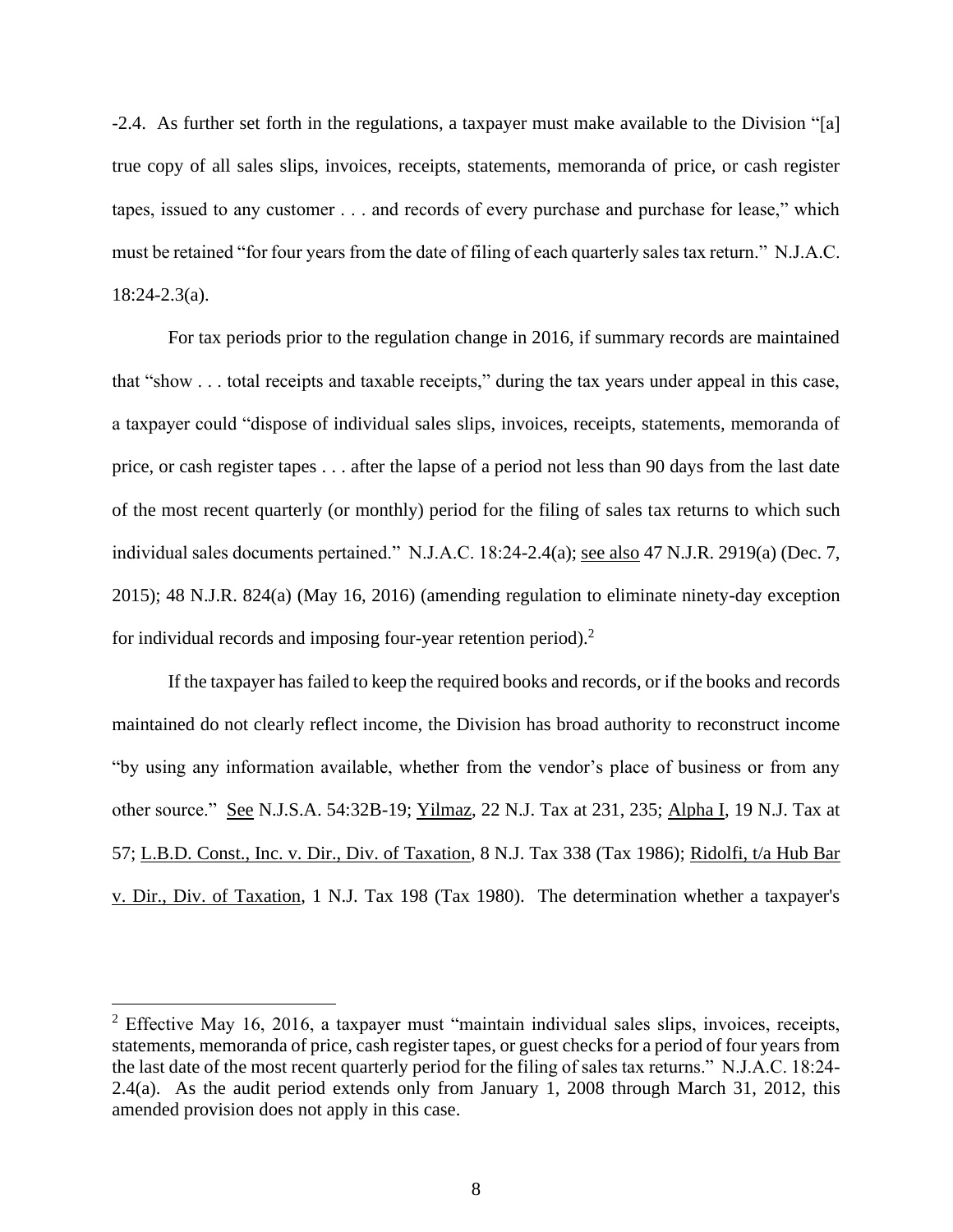records are "inadequate" depends on the facts and circumstances of each case. Saulwil, Inc. v. Dir., Div. of Taxation, 2020 N.J. Tax LEXIS 1, at \*21 (Tax 2020).

Even if a mark-on analysis is appropriate, the taxpayer may challenge the assessment with "some particularized issue concerning the data utilized or soundness of the reconstruction methodology." Coliseum Pizzeria, Inc. v. Dir., Div. of Taxation, 24 N.J. Tax 369, 376 (Tax 2008). This issue must be substantiated with evidence that "focus[es] on the reasonableness of the underlying data used by the Director and the reasonableness of the methodology used." Yilmaz, 22 N.J. Tax at 236 (citing Ocean Pines Ltd. v. Point Pleasant Borough, 112 N.J. 1, 11 (1988)); see Charley O's, Inc. v. Dir., Div. of Taxation, 23 N.J. Tax 171, 185 (Tax 2006).

For example, in Charley O's, a corporation owned a restaurant and bar that was subject to an audit for 1993 through 1997. Charley O's, 23 N.J. Tax at 172. The corporation's fiscal year ended February 28 of each year, while its sales were subject to sales tax that was reported on a calendar year basis. Id. at 173. Even considering this discrepancy, the gross sales reported on the business's CBT returns far exceeded the gross receipts on the business's sales tax returns for the five years under audit. Ibid. The company then filed amended CBT returns, showing amounts closer to the amounts reported on the sales tax returns, but these amended returns were not filed until after the audit, and it was unclear whether the conferee considered them. Id. at 179, 181. The court surmised that in the auditor's view, "it was plain that the sales tax returns and the CBT returns could not both be correct." Id. at 186. The court found "no authority for the defendant to adopt the gross receipts as reported on the CBT returns rather than the gross receipts as reported on the sales tax returns merely because it was more convenient to do so or because the use of the gross receipts reported on the CBT return produced a large sales tax liability." Ibid. The court concluded that the taxpayer overcame the presumption of correctness by showing that instead of conducting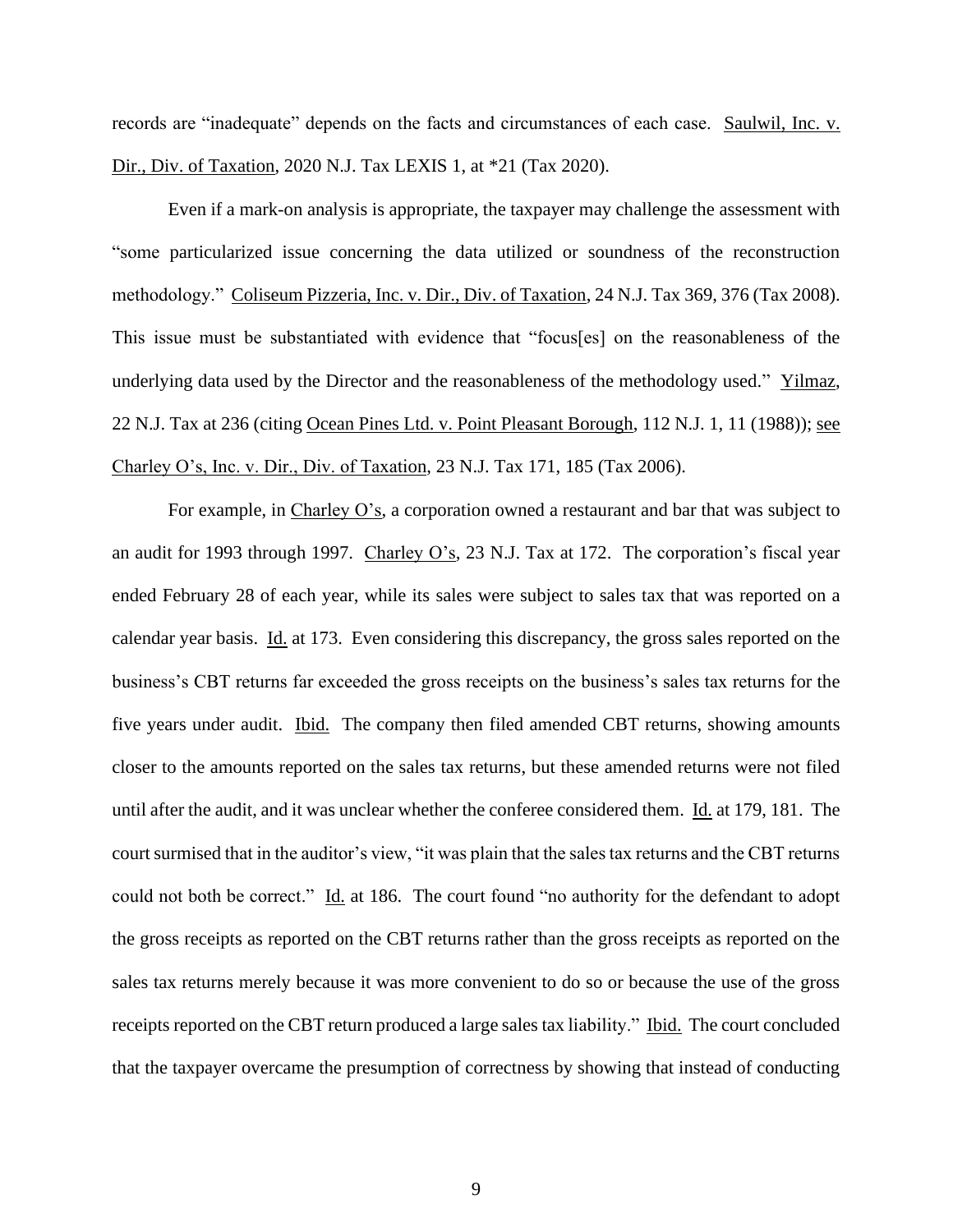a full mark-on analysis for various products the business served — which the auditor had begun before being instructed to stop and focus only on resolving the discrepancy between the conflicting returns — the auditor "increased the purchases made by the plaintiff by an arbitrary amount which, when multiplied by the markup ratio, produced estimated gross receipts conforming with those reported on the CBT return." Ibid. (citing Yilmaz, 22 N.J. Tax at 236).

The Division argues that the case here parallels TAS Lakewood, Inc. v. Dir., Div. of Taxation, 19 N.J. Tax 131. There, a corporate taxpayer operated a telephone answering service and sold pagers and related services. Id. at 133. The gross receipts reported on taxpayer's federal income tax returns were over an order of magnitude higher than those reported on its New Jersey sales tax returns for 1993 and 1994. Id. at 133–34. The taxpayer explained this discrepancy by stating that the difference constituted sales of pagers and related services in New York, which were taxable by New York, not New Jersey. Id. at 134. The Division found that approximately 20% of the taxpayer's gross revenues reported on its federal return were reported on its New York return, so presumed that the remaining 80% constituted taxable sales in New Jersey. Ibid. The taxpayer, left with a significantly higher tax bill, could not produce any records to counter that presumption, because when the business failed at the end of 1994, all its books and records were thrown away. Id. at 134–35. Although the taxpayer's vice president testified that, in sum, its returns were correct and a mark-on was not necessary, he conceded that "there [was] no documentary proof to support any of his testimony." Id. at 138. The court did not find credible the vice president's testimony regarding his business's finances, which was speculative as to critical figures necessary to establish that the Division's underlying data was incorrect. <u>Ibid.</u> Thus, the court concluded, the Division was entitled to utilize the only available records in the case — the conflicting returns — to determine the correct amount of sales tax due, and its assumptions were proper. Id. at 139–40.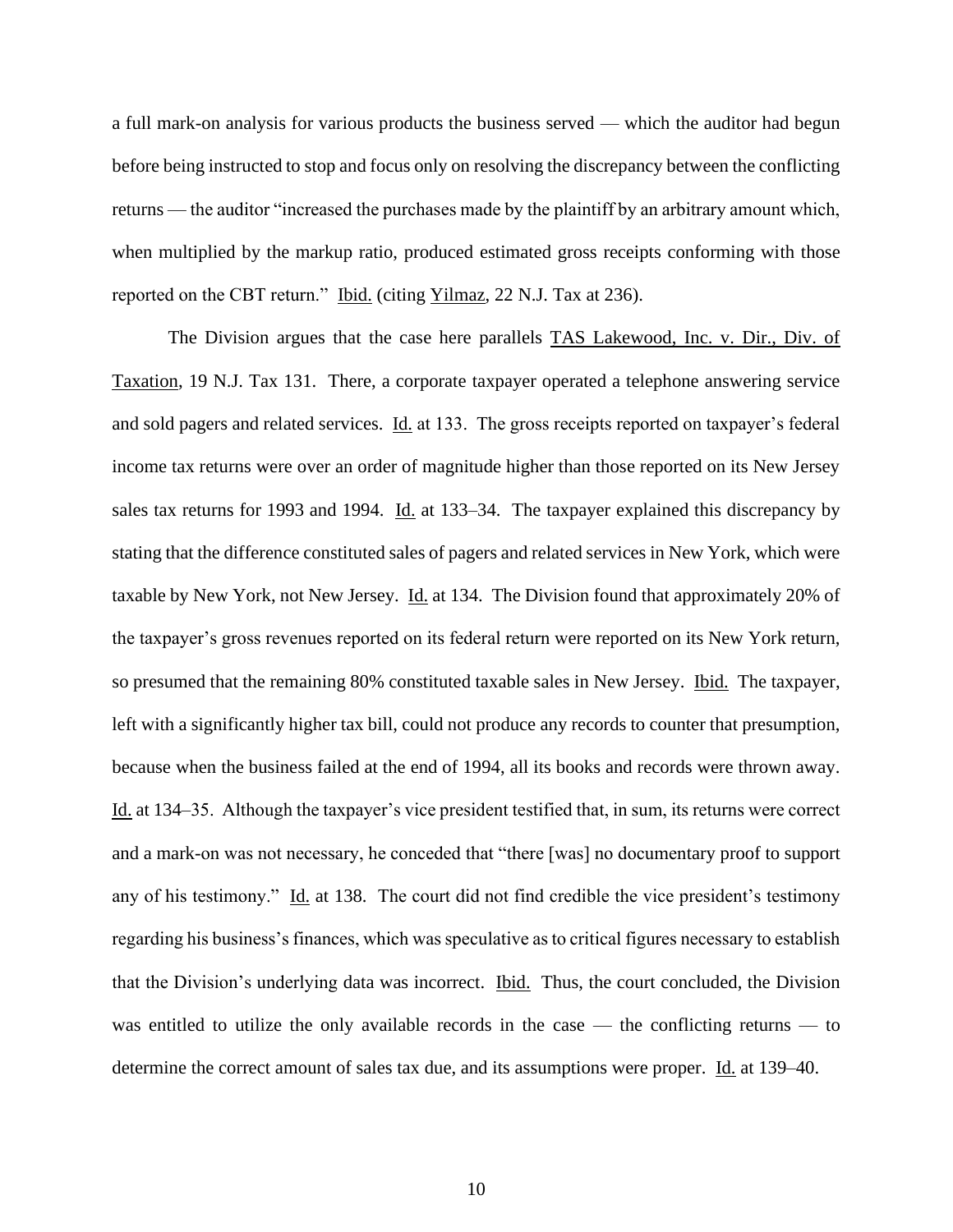In the current case, plaintiff argues that summary judgment is not appropriate because there are disputes over material facts regarding the Division's mark-on rate and assessment. Plaintiff contests the application of the 1.35 mark-on ratio, which was used to reconstruct its revenue, gross profit, and subsequent tax liabilities for all years under audit. As part of its answers to interrogatories, plaintiff highlighted the difference in reported sales on the company's ST-50 sales tax return and CBT-100S corporation business tax return. Plaintiff claimed that the person who prepared these returns cannot explain this discrepancy and argued that the preparer may have mistakenly included non-taxable sales in the gross income figures on the CBT-100S. Thus, plaintiff argued that the Division cannot accept the sales shown on the CBT-100S for the purposes of a mark-on analysis if it can prove that the calculation used to determine the sales was inaccurate, even if due to a mistake on plaintiff's behalf. Following the May 16, 2017 conference, plaintiff presented calculations based on "a matrix of cost per item and sale price per item." The plaintiff asserted that these calculations show that the store only made a profit of 17%, therefore, auditor used an unduly high mark-on ratio.

At its core, plaintiff's argument parallels Charley O's, in that whether due to a mistake or to increase the numbers, the amounts reported clearly cannot be reconciled. The court agrees that conflicting data does not give the Division carte blanche to base its calculations on inaccurate data. Further, unlike <u>TAS Lakewood</u>, plaintiff does not approach the court empty-handed. Instead, plaintiff here presents an offer to call two CPAs to testify as to the appropriate gross profit percentage to apply to plaintiff in a mark-on analysis. As part of this testimony, plaintiff offers price sheets showing that its average profit percentage on beer, wine, and liquor is 17%. According to the Division, 95.82% of plaintiff's sales were of alcoholic products. Assuming plaintiff's profit margin on alcohol is correct, it would assume plaintiff makes a substantially higher gross profit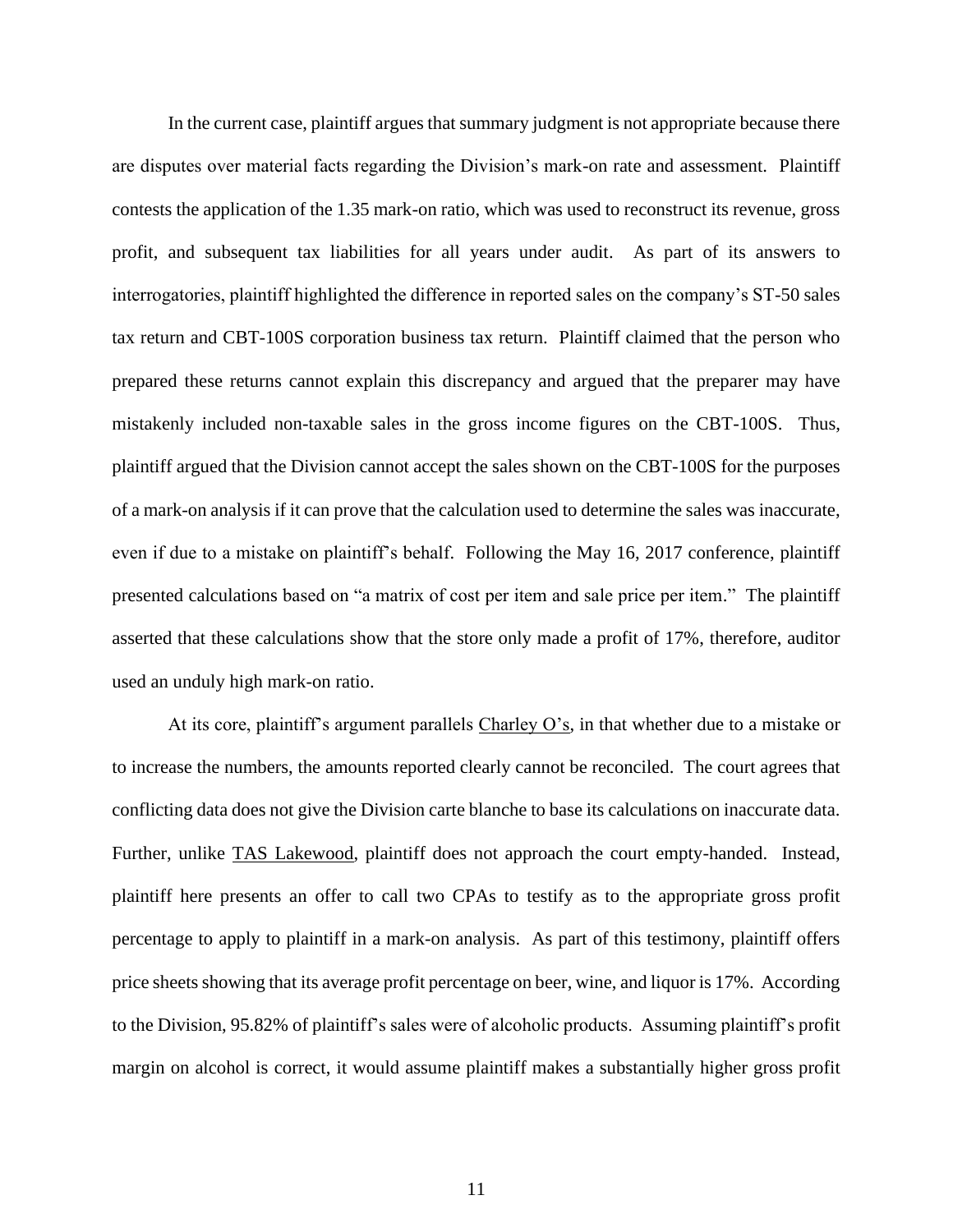percentage on non-alcoholic products to achieve a mark-on ratio of 1.35. But in any case, plaintiff need not prove specifically that a 1.35 mark-on is outright impossible; it need only prove that the Division's assumptions here constitute an aberrant methodology to overcome the presumption.

The court is satisfied that summary judgment on the reasonableness of the assessed taxes is inappropriate here. The court cannot summarily decide the material issue of the reasonableness of the mark-on ratio as applied to other tax years without considering contrary factual proofs available from plaintiff that the Division did not peruse. See, e.g., Yilmaz, 22 N.J. Tax at 236. Here, the Division made a point of stating that prices are not shown anywhere in the store; however, the lack of listed prices does not mean that the shopkeeper arbitrarily sets them for every transaction. Given that the bulk of plaintiff's receipts are from alcoholic products and the Division of Taxation can obtain the invoices for those purchases from the Division of Alcoholic Beverage Control, it follows that the Division of Taxation could have further inquired and explored the prices for the products in the store and performed a traditional mark-on analysis. Like the court in Charley O's, this court will not grant summary judgment when presented with an audit that shortcuts a full mark-on reconstruction in favor of values from conflicting tax returns, especially when Division's calculations were based on estimated data. The court finds that plaintiff has formulated a particularized issue as to this underlying data, establishing that genuine issues of material fact exist under Brill to warrant trial in this matter.

The above stated reasons also constitute the basis for denying summary judgment on the GIT-ER and litter tax assessments, as those assessments are based on the same calculations. Until the validity of the Division's methodology is tried, the court cannot confirm these assessments by way of summary judgment.